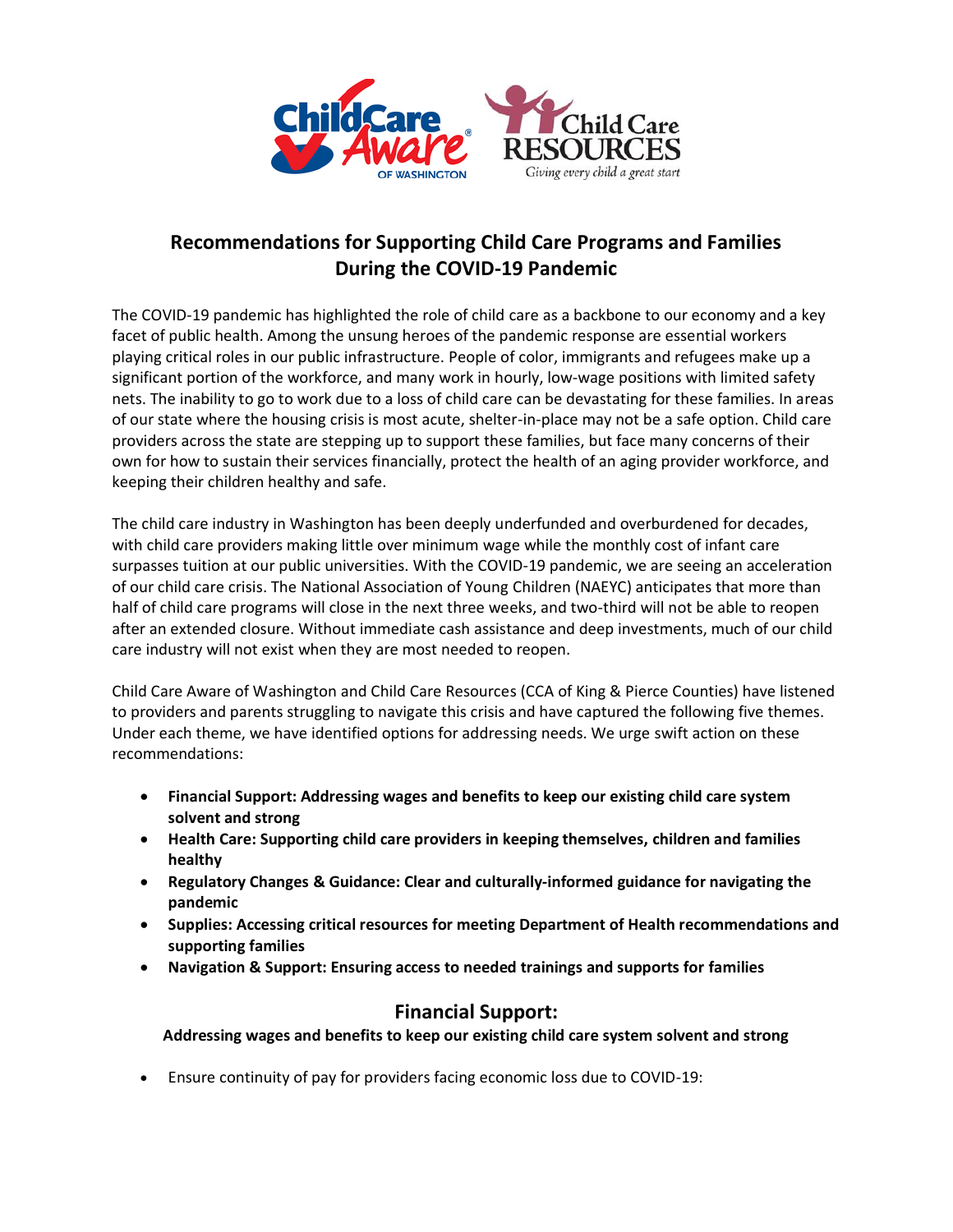- $\circ$  Child care subsidy payments should be issued based on enrollment, not attendance. Providers – including Family, Friend and Neighbor (FFN) caregivers -- should be issued payment whether they remain open or close temporarily because of a suspected COVID infection or because staff is not able to work due to being at a high risk of illness from COVID-19.
- $\circ$  Supplement child care providers for the loss of income from private pay slots.
- $\circ$  Authorize summer subsidy rates for school-aged children across the board.
- Offer hazard duty pay for providers:
	- $\circ$  Provide enhanced wages for all providers offering child care during the pandemic.
	- $\circ$  Allow a per child differential for Working Connections Child Care payments for providers who remain open.
	- $\circ$  Change WCCC rates for FFN caregivers to be per child per day (instead of per hour).
	- $\circ$  Increase WCCC rates for FFN caregivers to be more closely aligned with Family Child Care rates during pandemic.
	- o Pay FFN caregivers to care for the school-age siblings of the young children they provide care for.
- Offer grants that are accessible to child care providers:
	- o Provide funding to cover fixed costs, paid leave for staff that need to stay home because they are at a high risk of illness due to COVID-19, or because they do not have child care due to school closures, funding for substitutes and additional staff needed to serve children with disabilities and behavioral needs.
	- $\circ$  Create a grant program specifically for programs at risk of closing permanently.
	- $\circ$  Provide funding for training and staffing to ensure providers who are open during the crisis have skills, expertise, resources and support to do so.
	- o Provide technical assistance for providers applying to grants.
- Expand unemployment insurance to serve child care providers:
	- $\circ$  Cover child care providers -- including those who are considered self-employed -whose programs have to close because they do not have the resources and support to continue to meet public health guidance.
- Housing relief:
	- $\circ$  Offer rent deferrals or grants and mortgage forbearance. Automatically enroll providers in these programs to reduce the paperwork burden on programs with little Human Resources capacity.
- Tax relief: Waive employment taxes for quarters that overlap with the pandemic.
- Ensure access to financial counseling to help providers navigate their financial options.
- Ensure essential workers and vulnerable populations have support in paying for child care:
	- $\circ$  Expand eligibility to WCCC to all essential personnel as defined by Governor Inslee's Stay Home Stay Safe order, regardless of documentation status.
	- o Waive co-pays for WCCC throughout pandemic.
	- o Expedite WCCC applications for essential personnel.
	- o Expedite approvals for new FFN caregivers.
	- $\circ$  Issue guidance to providers to continue serving and prioritizing care for children experiencing homelessness.

### **Health care:**

#### **Supporting child care providers in keeping themselves, children, and families healthy.**

• Establish a health care program for providers that will be accessible to all providers beyond the pandemic emergency. Many child care providers do not currently have health insurance.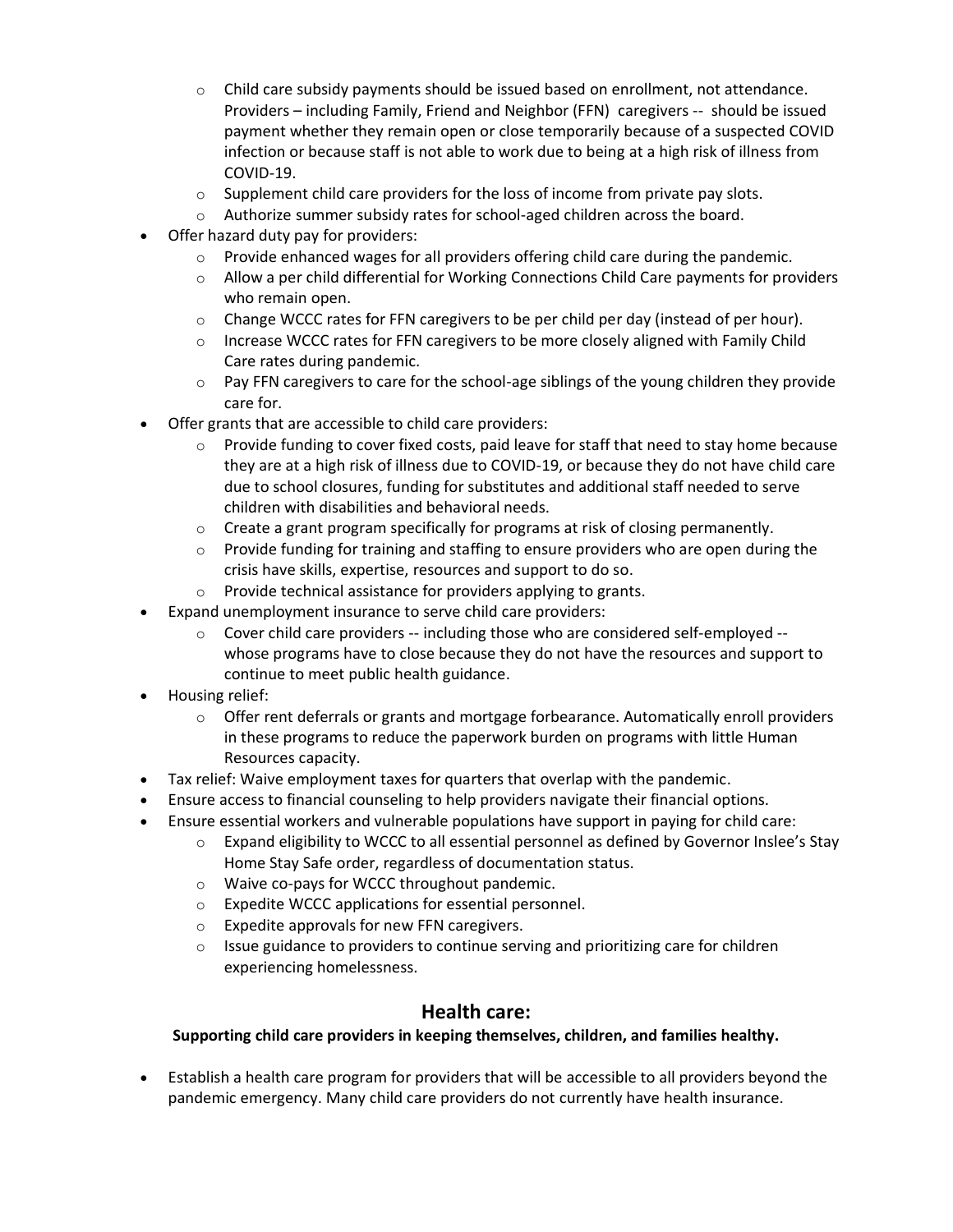- Provide access to care if infected with COVID-19:
	- o Access to testing for teachers and directors;
	- o Free testing; and
	- o Coverage of medical costs if positive for COVID.
- Provide paid leave:
	- $\circ$  Provide funding for programs to offer extended paid sick days to staff who are unable to work because of school closures and they don't have child care, or because they are at a high risk of illness due to COVID-19.
	- o Expand Paid Family & Medical Leave to include child care providers.
- Provide public & mental health supports to all child care providers, including FFN caregivers
	- $\circ$  Access to public health and mental health advice, training and services by phone, online, etc. for providers
	- $\circ$  Ensure providers have information needed to share these resources with families
	- $\circ$  Coordination between state and local health departments and child care agencies for a streamlined message to providers and families

### **Regulatory changes and guidance:**

#### **Clear and culturally-informed guidance for navigating the pandemic**

- Offer clear, child-care specific guidance on a regular basis, in appropriate languages and formats, including video or audio. Ensure that guidance documents are not simply translated from English, rather, originated in home languages to ensure intentions of messaging are clear.
- Consult providers and FFN caregivers on WAC changes, and include providers in emergency management and advisory committees or task forces.
- Convene facilitated task forces centering immigrant and refugee communities to develop resources and share input specific to cultural community needs throughout the pandemic.
- Licensing adjustments:
	- o Pause health, safety, and licensing enforcement.
	- $\circ$  Authorize new hires to start work without completing pre-service requirements during emergency.
	- o Expedite background checks within 24 hours for child care employees and FFN caregivers.

### **Supplies:**

#### **Accessing critical resources for meeting Department of Health recommendations and supporting families**

- Sanitation: Procure and distribute health and safety supplies, including bleach, wipes, toilet paper, paper towels, hand soap, and diapers made available to all child care providers, including FFN caregivers.
- Access to supplies necessary to avoid contraction of COVID-19, such as thermometers and PPE supplies for high-risk staff and children.
- Nutrition:
	- o Provide nutritional support, especially milk to programs.
	- $\circ$  Ensure providers and FFN caregivers have information in their home languages about locations of free meals to share with parents and caregivers.

## **Navigation & Support:**

#### **Ensuring access to needed trainings and supports for families**